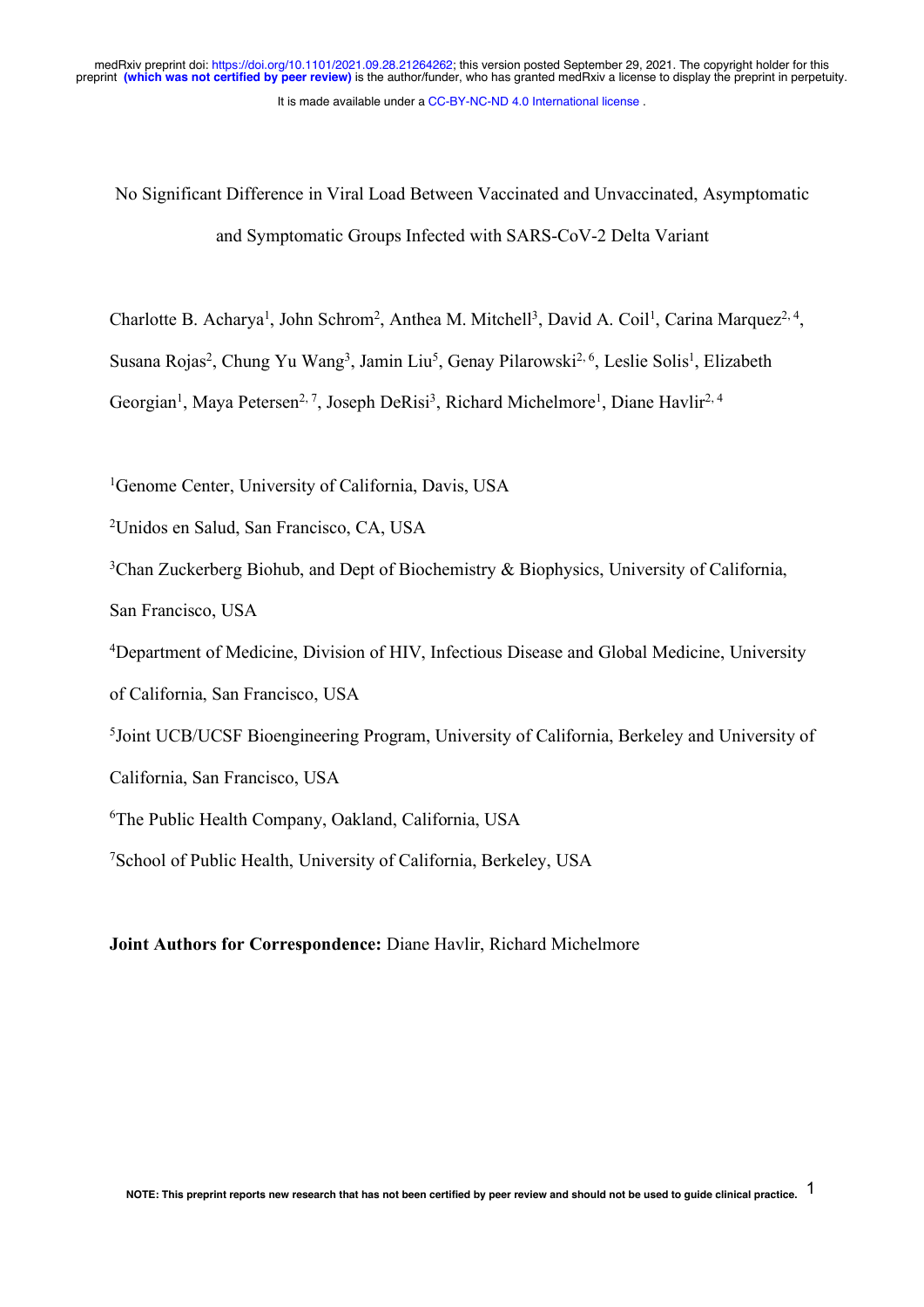It is made available under a CC-BY-NC-ND 4.0 International license.

**Abstract:** We found no significant difference in cycle threshold values between vaccinated and unvaccinated, asymptomatic and symptomatic groups infected with SARS-CoV-2 Delta. Given the substantial proportion of asymptomatic vaccine breakthrough cases with high viral levels, interventions, including masking and testing, should be considered for all in settings with elevated COVID-19 transmission.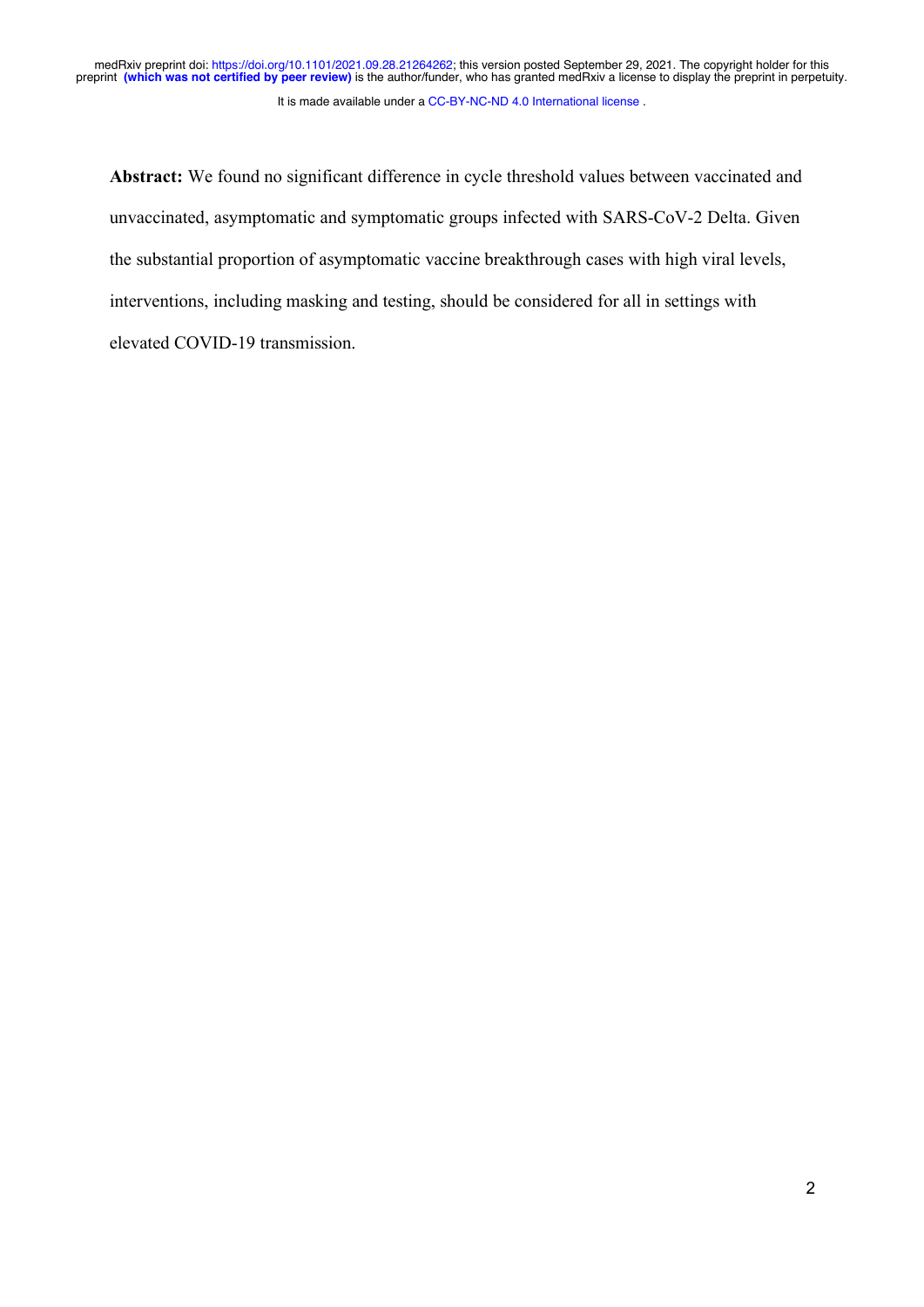## **Background**

Vaccines reduce infection, severe disease, and death from SARS-CoV-2 (COVID-19) [1], yet breakthrough cases occur [2]. Several reports show no difference in cycle threshold values (Ct-values) between vaccinated and unvaccinated individuals [2, 3, 4]; however, others have suggested that breakthrough infections, particularly among asymptomatic individuals, have a lower viral load and therefore may be less likely to result in transmission [5, 6].

Effective epidemic control requires contemporary data to guide public health mitigation measures. Here, we report on Ct-values among fully vaccinated and unvaccinated individuals, asymptomatic and symptomatic at time of testing, during a period of high transmission of the Delta variant in two distinct populations: a Unidos en Salud (UeS) community-based site in the Mission District of San Francisco and Healthy Yolo Together (HYT) asymptomatic testing through the University of California (UC), Davis.

## **Materials and Methods**

#### Study Populations

Data was collected on individuals who voluntarily sought testing for SARS-CoV-2 from two demographically distinct populations in California during a two-month period from June 17 to August 31, 2021, during which Delta was the predominant variant.

HYT: As part of the response to the COVID-19 pandemic, UC Davis deployed an extensive free asymptomatic testing program that included the City of Davis and Yolo County (Healthy Yolo Together). Asymptomatic individuals over the age of 2 were eligible for testing. Asymptomatic cases were classified as individuals not reporting symptoms at the time of testing. Samples were collected through a supervised method in which individuals transferred their saliva into a barcoded tube (COVID-19 Testing | Campus Ready). Smaller numbers of symptomatic

3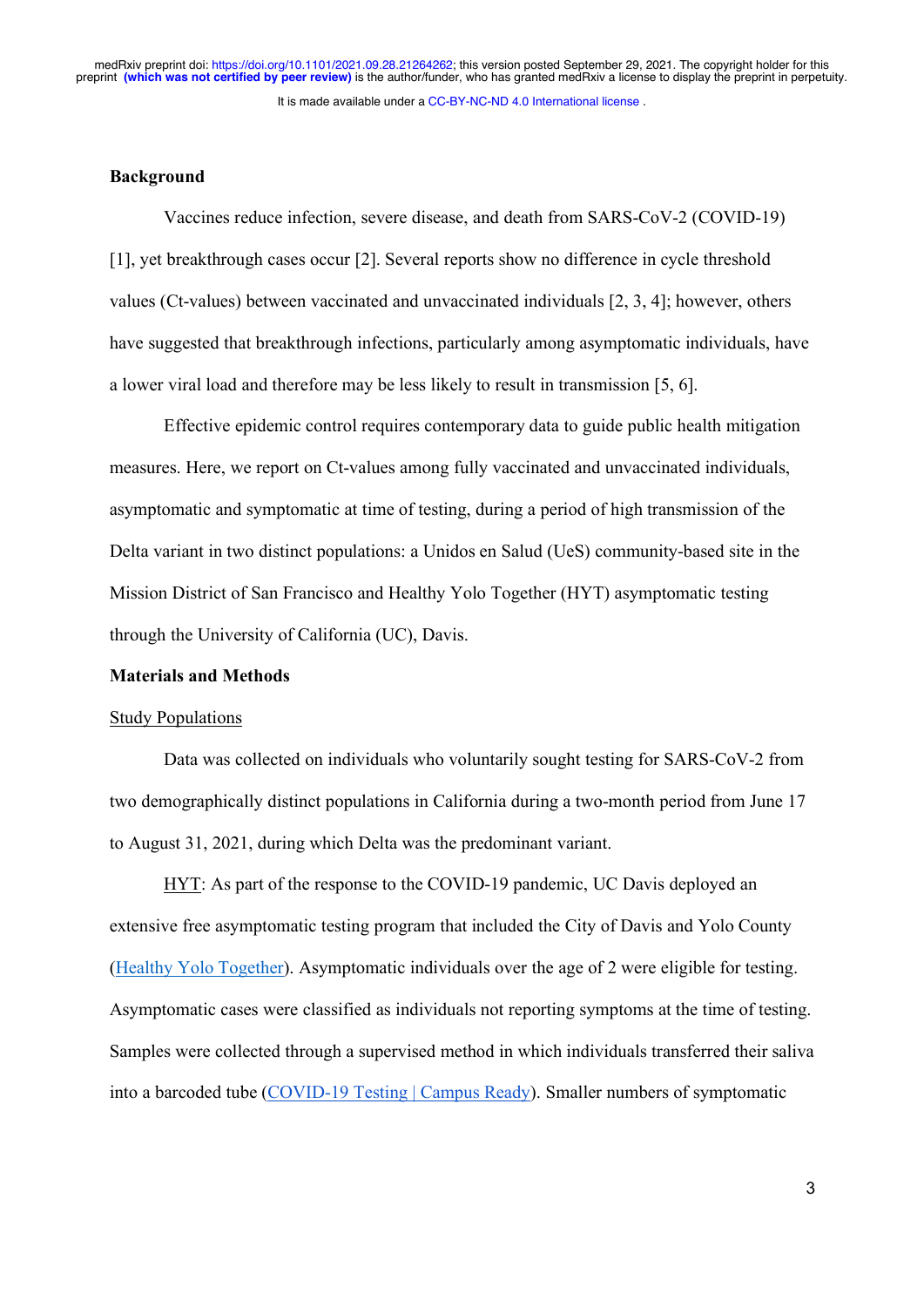individuals were processed using a different workflow and an antigen test; therefore, they were not included in this study.

UeS: The study population included individuals who sought SARS-CoV-2 testing at the UeS walk-up site, an ongoing academic (UC San Francisco, CZ Biohub, and UC Berkeley), community organization (Latino Task Force), and government (SFDPH) partnership. The outdoor, free BinaxNOW™ testing site was located at a public transport and commercial hub in the Mission District, a setting of ongoing transmission in San Francisco [7]. Individuals one year of age and older, with or without symptoms, were eligible for testing.

#### Measurements

Infections were classified as breakthrough infections if the individual was fully vaccinated (two weeks following receipt of all vaccine doses). Individuals that had had only one dose or were tested within two weeks of the second dose, in the case of Pfizer and Moderna vaccines, were not included in the analysis.

HYT: Demographic information was collected from individuals at the time of registration. Vaccination status information was obtained at the time of contact tracing and confirmed in the California Vaccine Registry. Only confirmed, fully vaccinated individuals were used in the analysis; discordant samples, self-reported as vaccinated but unconfirmed, were treated as status unknown. Saliva samples from asymptomatic individuals were tested for the presence of the N1 and N2 regions of the viral nucleocapsid (N) gene using primers and probes described in the CDC 2019-Novel Coronavirus (2019-nCoV) Real-Time RT-PCR Diagnostic Panel, using IntelliQube high-throughput quantitative PCR instruments (LGC Biosearch Technologies). Ct-values were calculated with FastFinder software (UgenTec | FastFinder).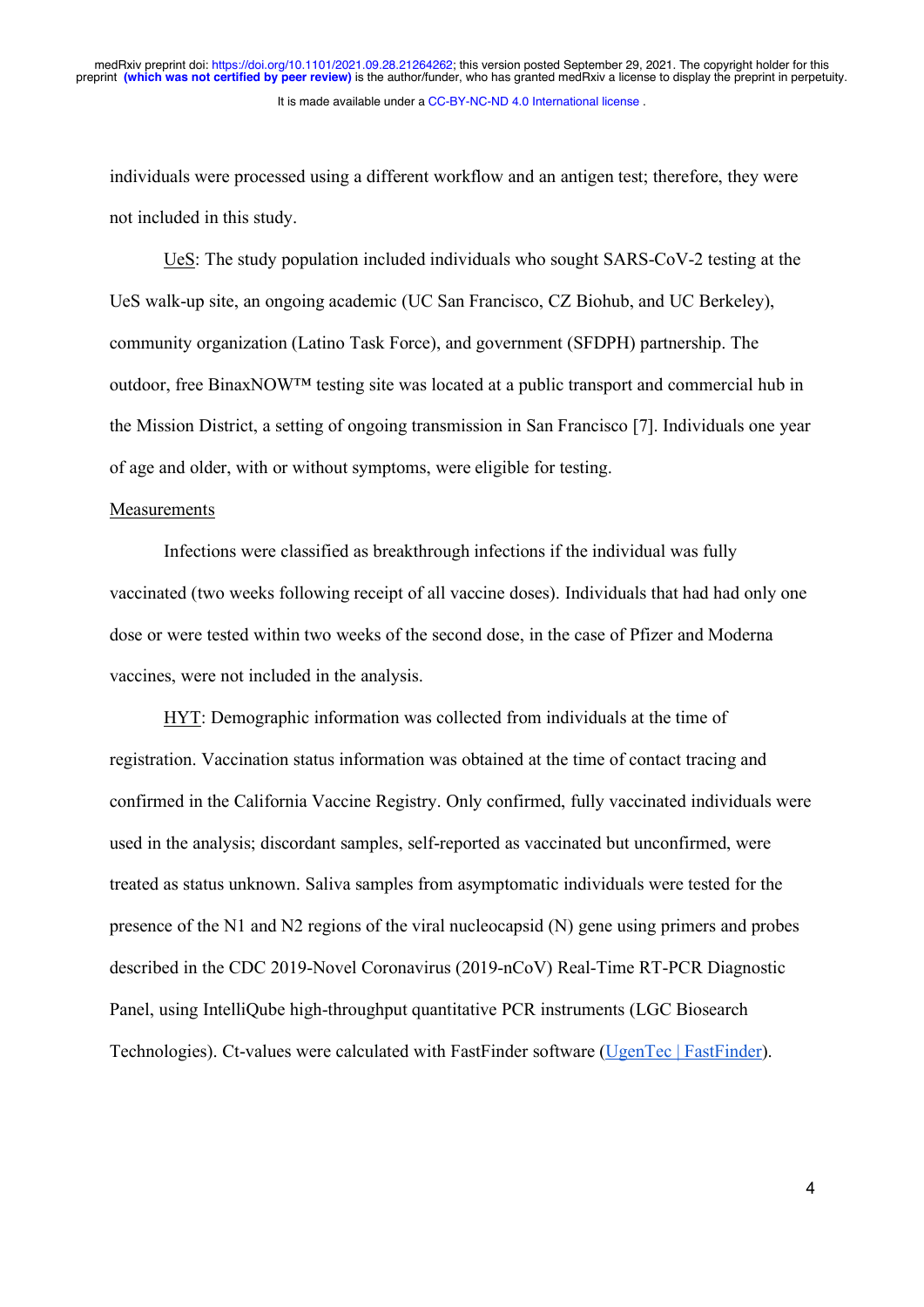Genotypes of all N1/N2 positive samples were determined using RT-PCR SNP analysis at 11 loci diagnostic for variants of concern (SARS-CoV-2 Variant ValuPanel assays | LGC Biosearch Technologies). A subset of samples (39%) were also sequenced using the Illumina MiSeq sequencing platform. Consensus genomes were generated with Viralrecon2 and variants called in Pangolin version 3.1.11 and PLEARN-v1.2.66. Sequencing confirmed the variants called by genotyping.

UeS: Individuals provided demographic data and information on symptoms immediately prior to testing using BinaxNOW™ kits. COVID-19 vaccine status, including date of final shot, was obtained through the California Vaccine Registry. Anterior-nasal swab samples (iClean, Chenyang Global) collected by certified lab assistants from BinaxNOW positive individuals were placed in DNA/RNA Shield (Zymo, Inc.) and processed for qRT-PCR, genome recovery, and variant/lineage determination as previously described [8, 9]. Ct-values for the detection of N and E genes [8] were determined via the single threshold Cq-determination mode using Bio-Rad CFX Maestro v4.1 (Bio-Rad Inc). SARS-CoV-2 genomes were sequenced using the Illumina NovaSeq platform. Consensus genomes were generated via the COVID module of the IDseq pipeline (https://idseq.net) as described [9].

### Analysis

Ct-values were plotted, stratified by site; fully vs. not vaccinated; and symptom status. Partially vaccinated samples and stratification by age and vaccine type are reported in supplementary materials. Ct-values between strata were compared using a two sided t-test. Ethics Statement

HYT: The Genome Center laboratory that conducted COVID-19 testing was CLIA approved as an extension to the Student Health Center's laboratory. The UC Davis IRB

5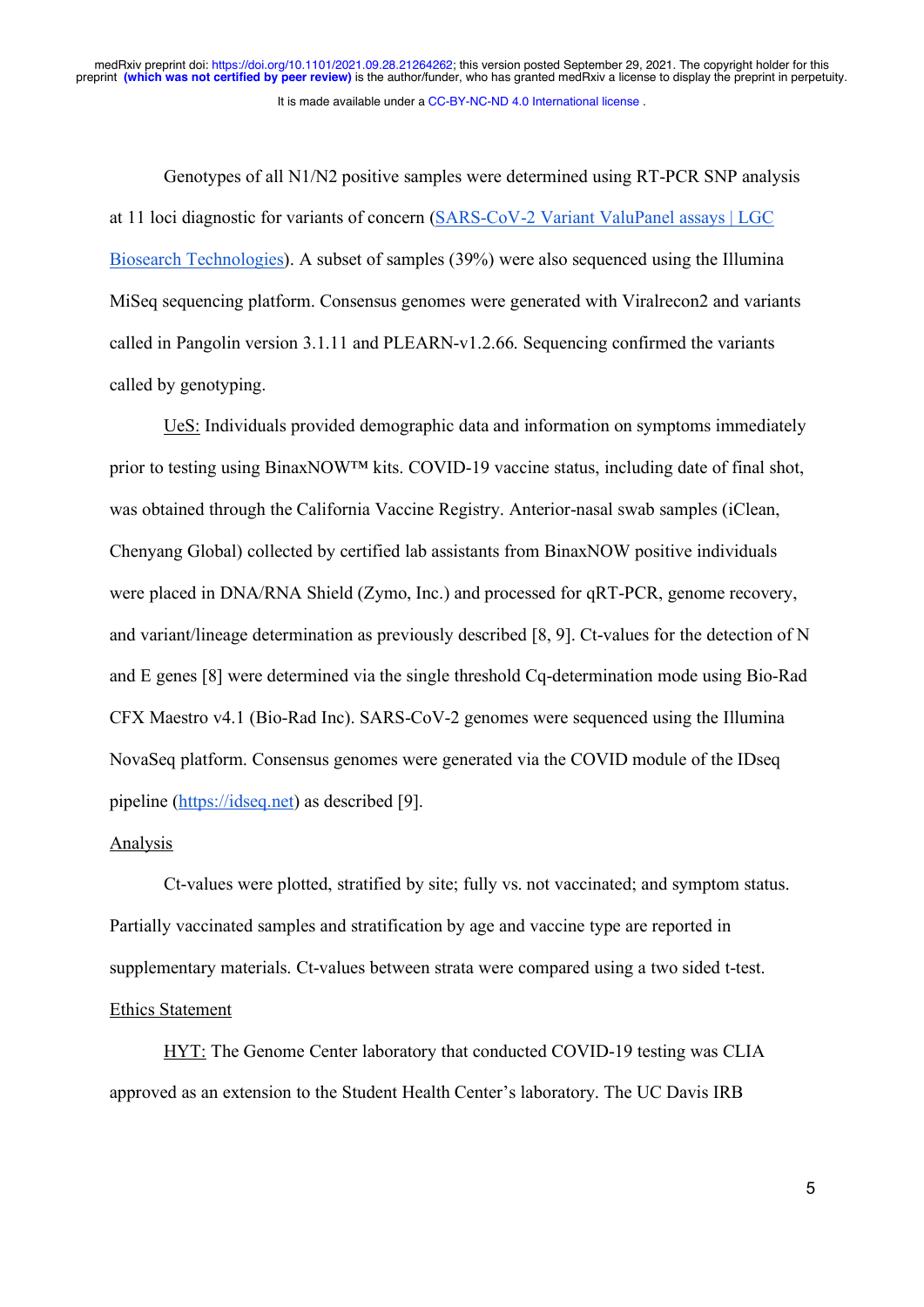Administration determined that the study met criteria for public health reporting and was exempt from IRB review and approval.

UeS: The UC San Francisco Committee on Human Research determined the study met criteria for public health surveillance. All participants provided informed consent for testing.

### **Results**

A total of 869 samples, 500 from HYT and 369 from UeS, were included in the analysis. All analyzed samples from HYT were asymptomatic at the time of collection and 75% of the positive samples were from unvaccinated individuals (N=375). Positive samples from UeS were from both symptomatic ( $N=237$ ) and asymptomatic individuals ( $N=132$ ). The frequency of vaccine breakthroughs among the UeS samples (171 fully vaccinated, 198 unvaccinated) was greater than among the HYT samples reflecting the different types of populations sampled. The Delta variant was the predominant variant detected in both populations (Supplementary Table 1).

There were no statistically significant differences in mean Ct-values of vaccinated (UeS: 23.1; HYT: 25.5) vs. unvaccinated (UeS: 23.4; HYT: 25.4) samples. In both vaccinated and unvaccinated, there was great variation among individuals, with Ct-values of  $\leq 15$  to  $\geq 30$  in both UeS and HYT data (Fig. 1A, 1B). Similarly, no statistically significant differences were found in the mean Ct-values of asymptomatic (UeS: 24.3; HYT: 25.4) vs. symptomatic (UeS: 22.7) samples, overall or stratified by vaccine status (Fig. 1B). Similar Ct-values were also found among different age groups, between genders, and vaccine types (Supplemental Figure 1).

In all groups, there were individuals with low Ct-values indicative of high viral loads. A total of 69 fully vaccinated individuals had Ct-values <20. Of these, 24 were asymptomatic at the time of testing.

#### **Discussion**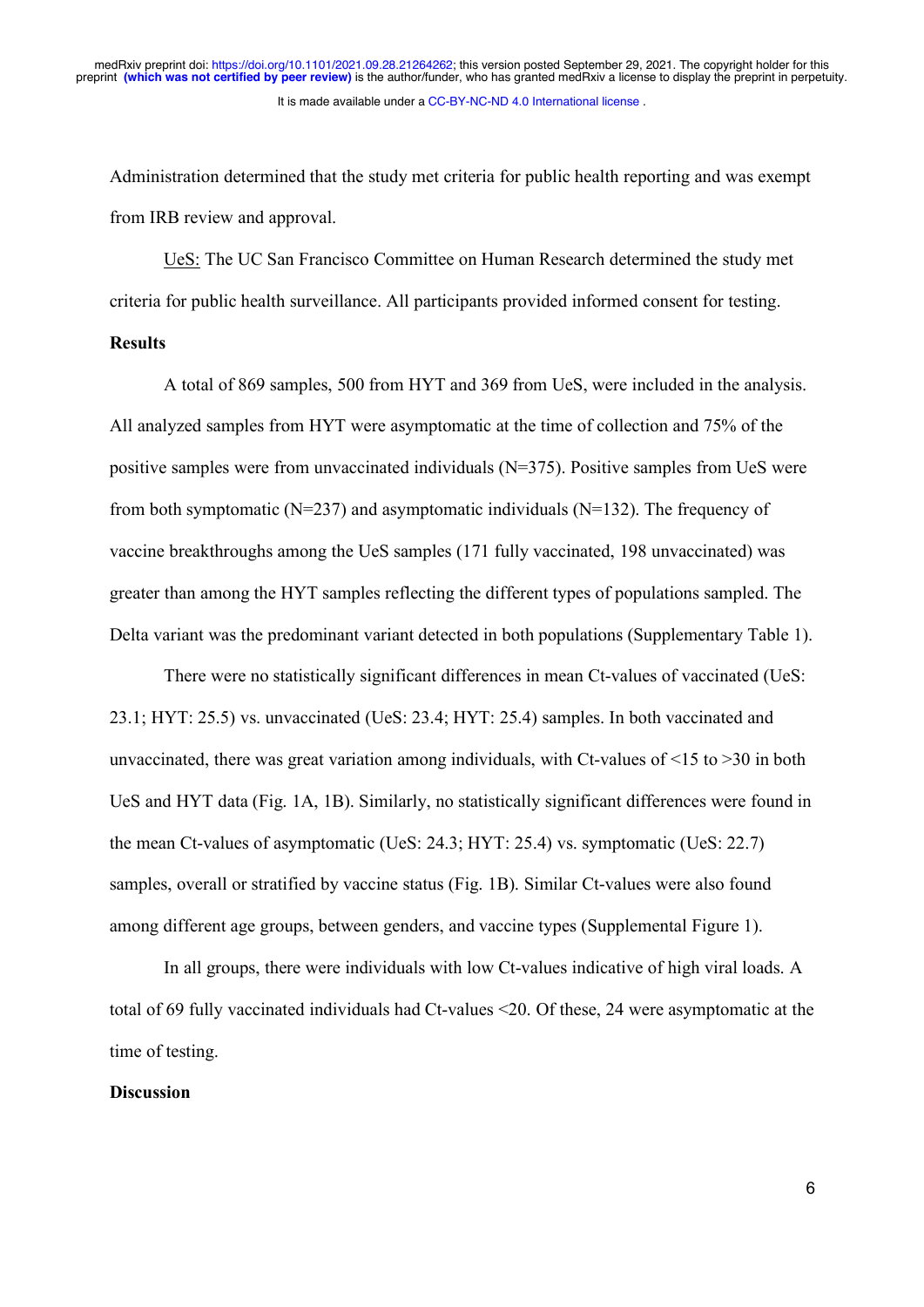In our study, mean viral loads as measured by Ct-value were similar for large numbers of asymptomatic and symptomatic individuals infected with SARS-Cov-2 during the Delta surge, regardless of vaccine status, age, or gender. This contrasts with a large ongoing UK community cohort in which the median Ct-value was higher for vaccinated individuals (27.6) than for unvaccinated individuals (23.1) [5]. Also, a study from San Francisco reported that 10 fully vaccinated asymptomatic individuals had significantly lower viral loads than 28 symptomatic, vaccinated individuals [6]. Our study is consistent with other recent reports showing similar viral loads among vaccinated and unvaccinated individuals in settings with transmission of the Delta variant. In a Wisconsin study, Ct-values were similar and culture positivity was not different in a subset of analyses between 11 vaccinated and 24 unvaccinated cases [4]. In both Massachusetts and Singapore, individuals with vaccination breakthroughs caused by the Delta variant had similar Ct-values as unvaccinated individuals [3, 10]. Our findings are supported by consistency across large sample sets using different assays from two distinct locations.

A substantial proportion of asymptomatic, fully vaccinated individuals in our study had low Ct-values, indicative of high viral loads. Given that low Ct-values are indicative of high levels of virus, culture positivity, and increased transmission [11], our detection of low Ct-values in asymptomatic, fully vaccinated individuals is consistent with the potential for transmission from breakthrough infections prior to any emergence of symptoms. Interestingly, the viral loads decreased more rapidly in vaccinated than unvaccinated individuals in Singapore [3], suggesting that vaccinated individuals may remain infectious for shorter periods of time.

Over 20% of positive, vaccinated individuals had low Ct-values (<20), a third of which were asymptomatic when tested. This highlights the need for additional studies of the immunological status of such vaccine escapes and how infectious they are. If such individuals

7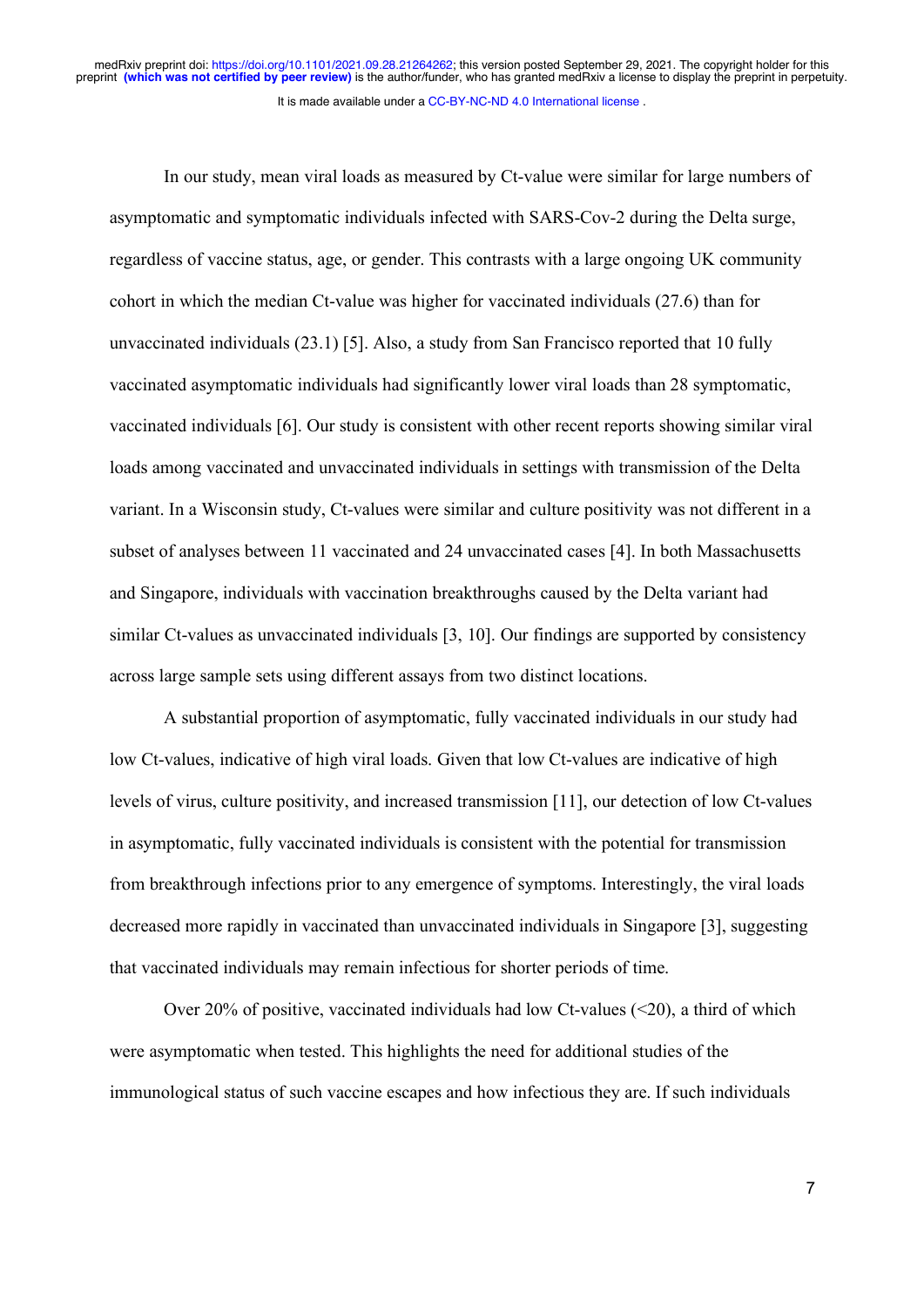carry high loads of active virus, asymptomatic vaccinated individuals may increasingly contribute to the ongoing pandemic as the proportion of vaccinated individuals grows.

Ct-values in some children under 12 who are not yet eligible for vaccination were also low. Twenty out of 109 (18.3%) children under 12 years of age had Ct-values <20, of which 14 were asymptomatic at the time of testing. Low Ct indicates that the children had high viral loads and were likely infectious. This emphasizes the value of regular, rapid testing for school children to detect infection early and block chains of transmission in settings where the Delta variant is circulating.

The data gathered in this study during the surge of the Delta variant strongly support the notion that neither vaccine status nor the presence or absence of symptoms should influence the recommendation and implementation of good public health practices, including mask wearing, testing, social distancing, and other measures designed to mitigate the spread of SARS-CoV-2.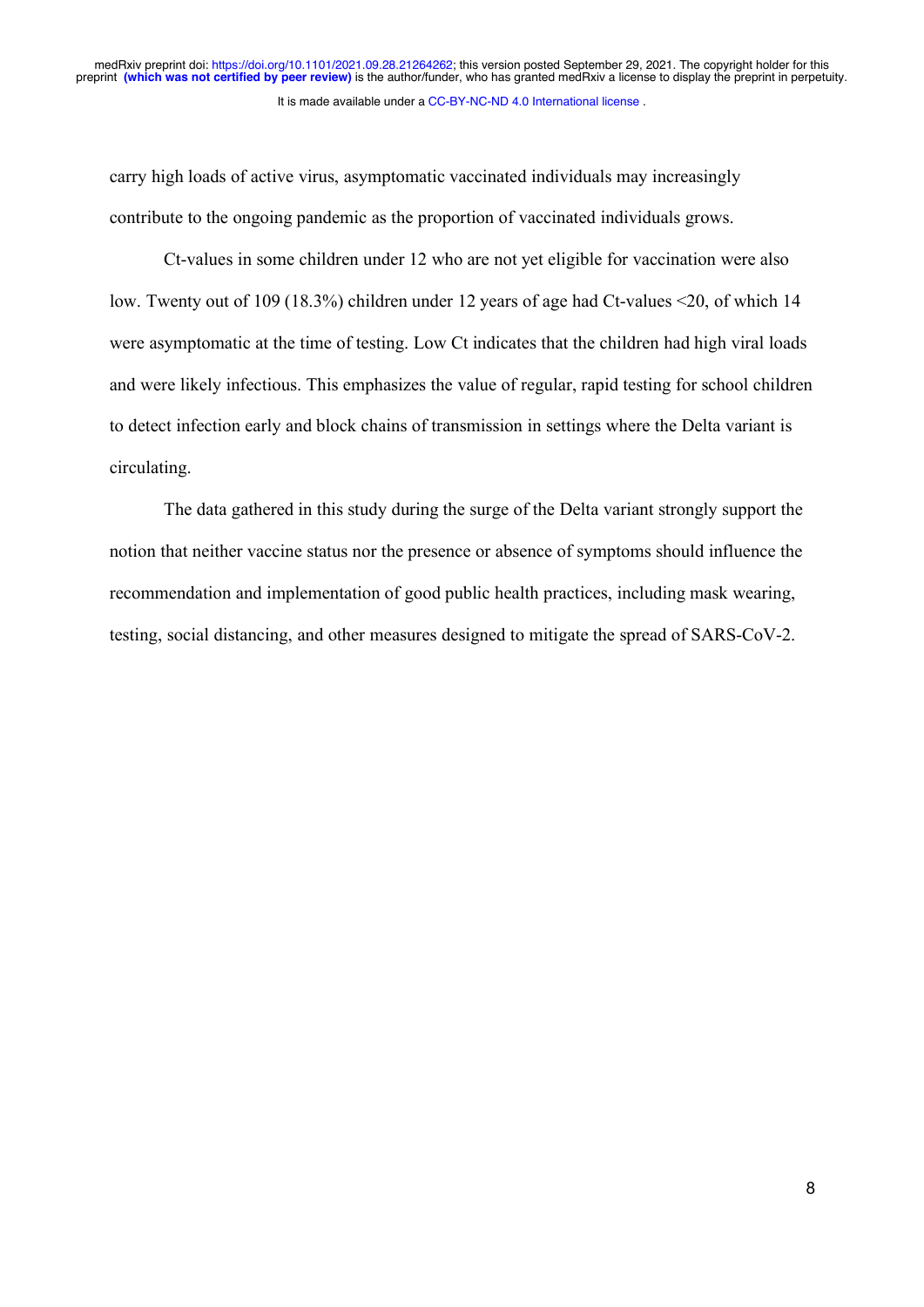## **Author Contribution Statement:**

JD, RWM, DH, and MP conceived the project. DC, CM, SR, DH, and GP helped collect the data. CA, AM, CYW, and JL helped perform the tests, genotyping, and sequencing. CA, JH, LS, JD, AM, CYW, JS, and JL prepared the data for publication. RM, EG, DH, MP, DC, JS, and JD contributed to the writing of the manuscript. All authors read and approved the final manuscript.

**Funding:** This work was supported by the Chan Zuckerberg Biohub, Healthy Yolo Together, the University of California, San Francisco, the Chan Zuckerberg Initiative, and The University of California, Davis.

**Acknowledgements:** Many people were responsible for collecting the samples, running the tests, performing the genotyping and sequencing, and processing the data as listed in Supplementary Table 2.

**Conflict of Interest:** Dr. DeRisi reports being a scientific advisor to the Public Health Co. and a scientific advisor to Allen & Co. Dr. Havlir reports non-financial support from Abbott outside of the submitted work. The other authors declare no competing interests.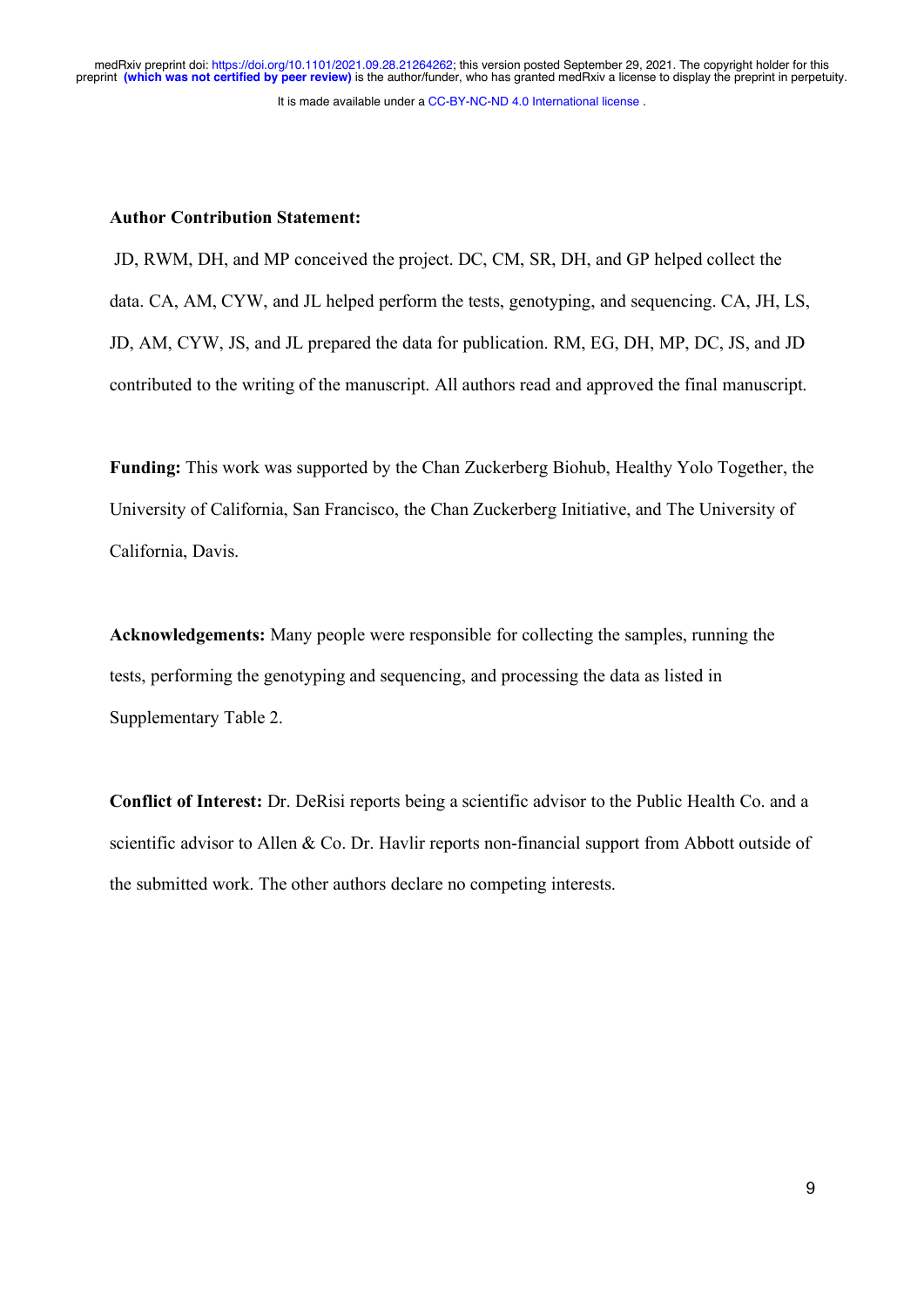It is made available under a CC-BY-NC-ND 4.0 International license. medRxiv preprint doi: https://doi.org/10.1101/2021.09.28.21264262; this version posted September 29, 2021. The copyright holder for this<br>preprint (which was not certified by peer review) is the author/funder, who has grant

## **References**

- 1. Abu-Raddad LJ, Chemaitelly H, Butt AA, National Study Group for C-V. Effectiveness of the BNT162b2 Covid-19 Vaccine against the B.1.1.7 and B.1.351 Variants. *N Engl J Med* 2021; 385: 187-9. DOI: 10.1056/NEJMc2104974.
- 2. Pouwels KB, Pritchard E, Matthews PC, et al. Impact of Delta on viral burden and vaccine effectiveness against new SARS-CoV-2 infections in the UK. Pre-print 2021 https://www.medrxiv.org/content/10.1101/2021.08.18.21262237v1
- 3. Chia PY, Ong SWX, Chiew CJ, et al. Virological and serological kinetics of SARS-CoV-2 Delta variant vaccine-breakthrough infections: a multi-center cohort study. Pre-print 2021. https://www.medrxiv.org/content/10.1101/2021.07.28.21261295v1
- 4. Riemersma KK, Grogan BE, Kita-Yarbro A, et al. Shedding of Infectious SARS-CoV-2 Despite Vaccination. Pre-Print 2021.

https://www.medrxiv.org/content/10.1101/2021.07.31.21261387v4

- 5. Elliott P, Haw D, Wang H, et al. REACT-1 round 13 final report: exponential growth, high prevalence of SARS-CoV-2 and vaccine effectiveness associated with Delta variant in England during May to July 2021. Pre-print 2021. https://spiral.imperial.ac.uk/bitstream/10044/1/90800/2/react1\_r13\_final\_preprint\_final.p df
- 6. Servellita V, Morris MK, Sotomayor-Gonzalez A, et al. Predominance of antibody-resistant SARS-CoV-2 variants in vaccine breakthrough cases from the San Francisco Bay Area, California. Pre-print 2021.

https://www.medrxiv.org/content/10.1101/2021.08.19.21262139v1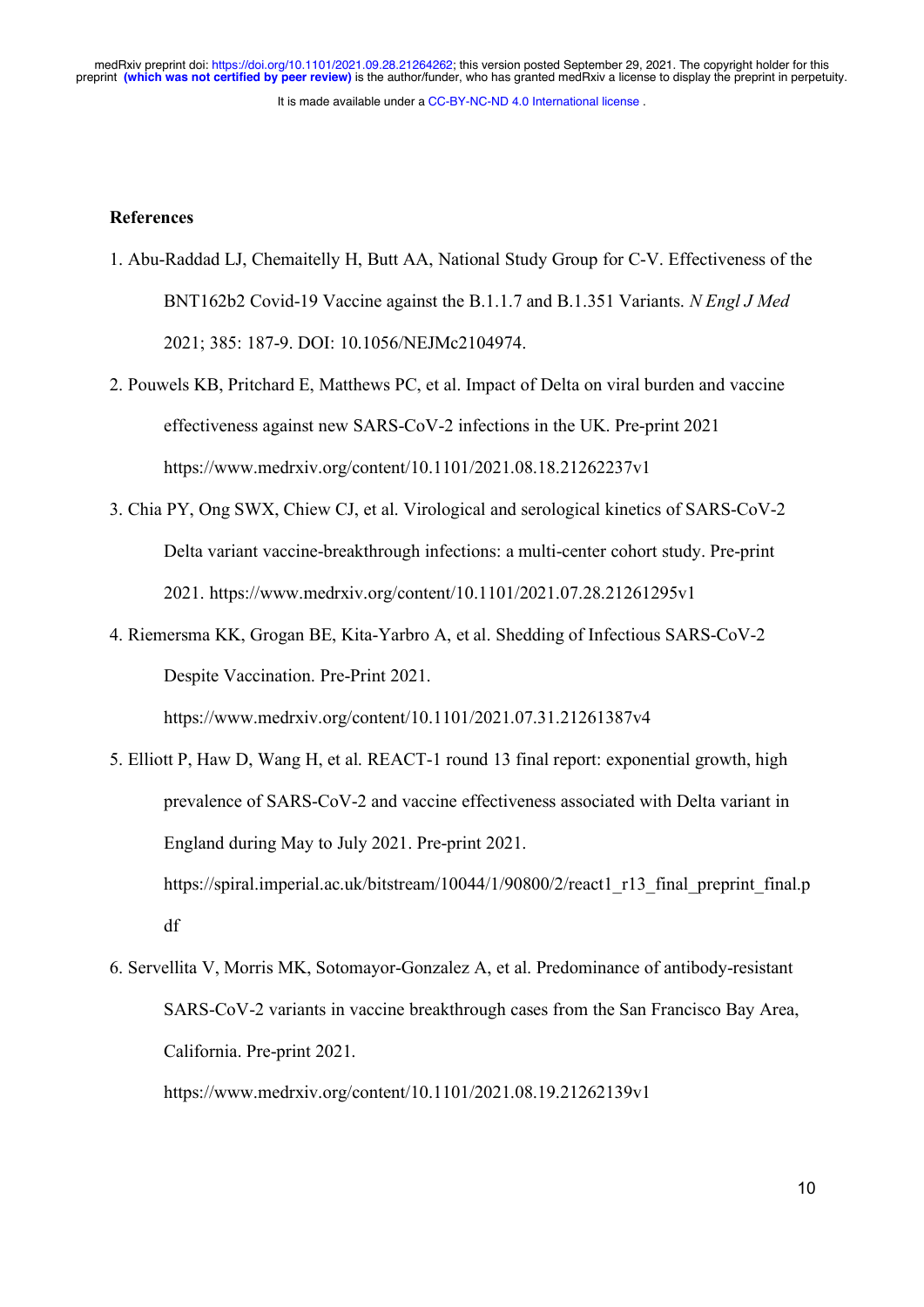- 7. Pilarowski G, Lebel P, Sunshine S, et al. Performance Characteristics of a Rapid Severe Acute Respiratory Syndrome Coronavirus 2 Antigen Detection Assay at a Public Plaza Testing Site in San Francisco. *J Infect Dis* 2021; 223(7): 1139-1144. DOI: 10.1093/infdis/jiaa802.
- 8. Crawford E, Acosta I, Ahyong V, et al. Rapid deployment of SARS-CoV-2 testing: The CLIAHUB. *PLoS Pathog* 2020 16(10):e1008966. doi: 10.1371/journal.ppat.1008966.
- 9. Peng J, Liu J, Mann SA, et al. Estimation of secondary household attack rates for emergent spike L452R SARS-CoV-2 variants detected by genomic surveillance at a communitybased testing site in San Francisco. *Clin Infect Dis* 2021; ciab283. DOI: 10.1093/cid/ciab283.
- 10. Brown CM, Vostok J, Johnson H, et al. Outbreak of SARS-CoV-2 infections, including COVID-19 vaccine breakthrough infections, associated with large public gatherings-Barnstable County, Massachusetts, July 2021. MMWR Morb Mortal Wkly Rep 2021; 70: 1059-1062. DOI: http://dx.doi.org/10.15585/mmwr.mm7031e2
- 11. Jefferson T, Spencer EA, Brassey J, Heneghan C. Viral cultures for COVID-19 infectious potential assessment – a systematic review. *Clin Infect Dis* 2020; ciaa1764. DOI: 10.1093/cid/ciaa1764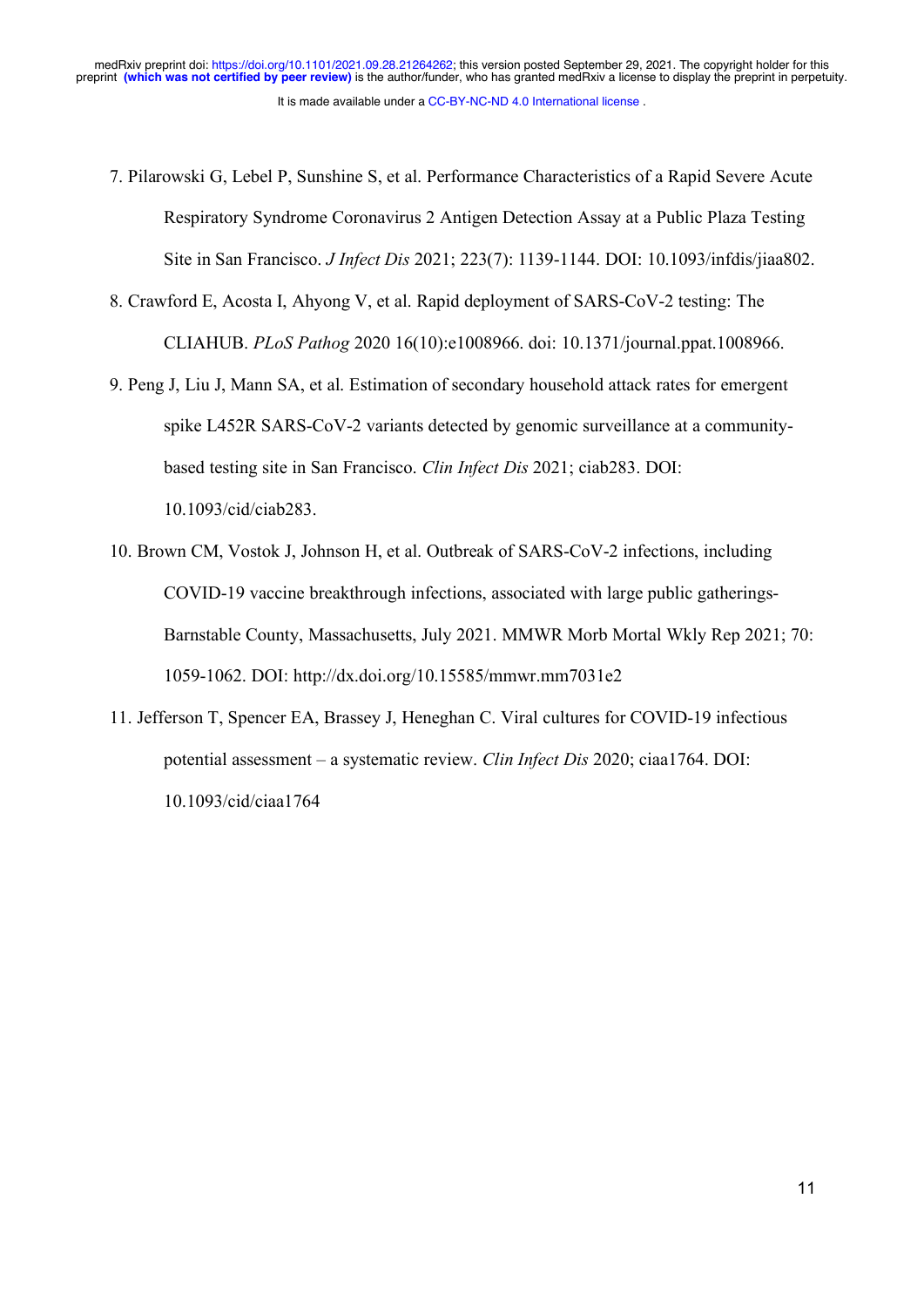medRxiv preprint doi: https://doi.org/10.1101/2021.09.28.21264262; this version posted September 29, 2021. The copyright holder for this<br>preprint (which was not certified by peer review) is the author/funder, who has grant

It is made available under a CC-BY-NC-ND 4.0 International license.



**Figure 1. SARS-CoV-2 cycle threshold values in asymptomatic, symptomatic, vaccinated, and unvaccinated individuals in California**. SARS-CoV-2 reverse transcription-polymerase chain reaction cycle threshold values for specimens from patients by vaccine status from Healthy

**Figures**